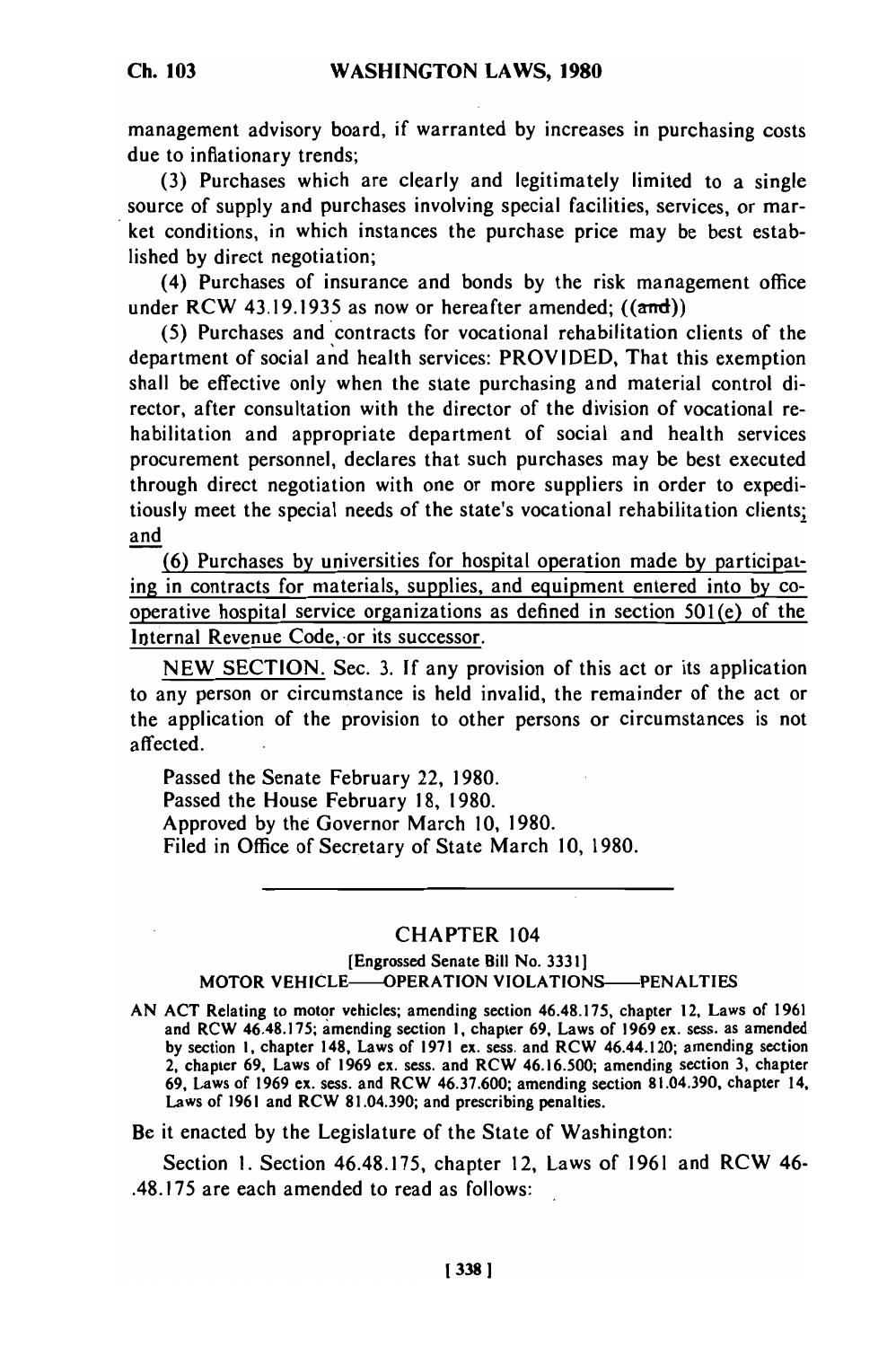Each violation of any rules and/or regulations made pursuant to RCW 46.48.170 or 81.80.290 pertaining to vehicle equipment on motor carriers transporting hazardous material shall be a misdemeanor.

Bail for such a violation shall be set at a minimum of one hundred dollars. The fine for such a violation shall be not less than two hundred dollars nor more than five hundred dollars. Compliance with the provisions of this chapter is the primary responsibility of the owner or lessee of the vehicle or any vehicle used in combination that is cited in the violation.

Sec. 2. Section 1, chapter 69, Laws of 1969 ex. sess. as amended by section 1, chapter 148, Laws of 1971 ex. sess. and RCW 46.44.120 are each amended to read as follows:

Whenever an act or omission is declared to be unlawful in chapter 46.44 RCW, the owner or lessee of any motor vehicle involved in such act or omission  $((shall be))$  is responsible therefor. Any person  $((operating such$ vehicle, **and** any persons)) knowingly and intentionally participating in creating an unlawful condition of use,  $((shath))$  is also  $((be))$  subject to the penalties provided in this chapter for such unlawful act or omission.

If the person operating the vehicle at the time of the unlawful act or omission is not the owner or lessee of the vehicle, such person is fully authorized to accept the citation and execute the promise to appear on behalf of the owner or lessee.

Sec. 3. Section 2, chapter 69, Laws of 1969 ex. sess. and RCW 46.16- .500 are each amended to read as follows:

Whenever an act or omission is declared to be unlawful in chapter 46.16 RCW, if the operator of the vehicle is not the owner or lessee of such vehicle, but is so operating or moving the  $((\text{same}))$  vehicle with the express or implied permission of the owner or lessee, then the operator and/or owner  $((shath))$  or lessee are both  $((be))$  subject to the provisions of this chapter with the primary responsibility to be that of the owner or lessee.

If the person operating the vehicle at the time of the unlawful act or omission is not the owner or lessee of the vehicle, such person is fully authorized to accept the citation and execute the promise to appear on behalf of the owner or lessee.

Sec. 4. Section 3, chapter 69, Laws of 1969 ex. sess. and RCW 46.37- .600 are each amended to read as follows:

Whenever an act or omission is declared to be unlawful in chapter 46.37 RCW, if the operator of the vehicle is not the owner or lessee of such vehicle, but is so operating or moving the  $((same))$  vehicle with the express or implied permission of the owner or lessee, then the operator and/or owner  $((shath))$  or lessee are both  $((be))$  subject to the provisions of this chapter with the primary responsibility to be that of the owner or lessee.